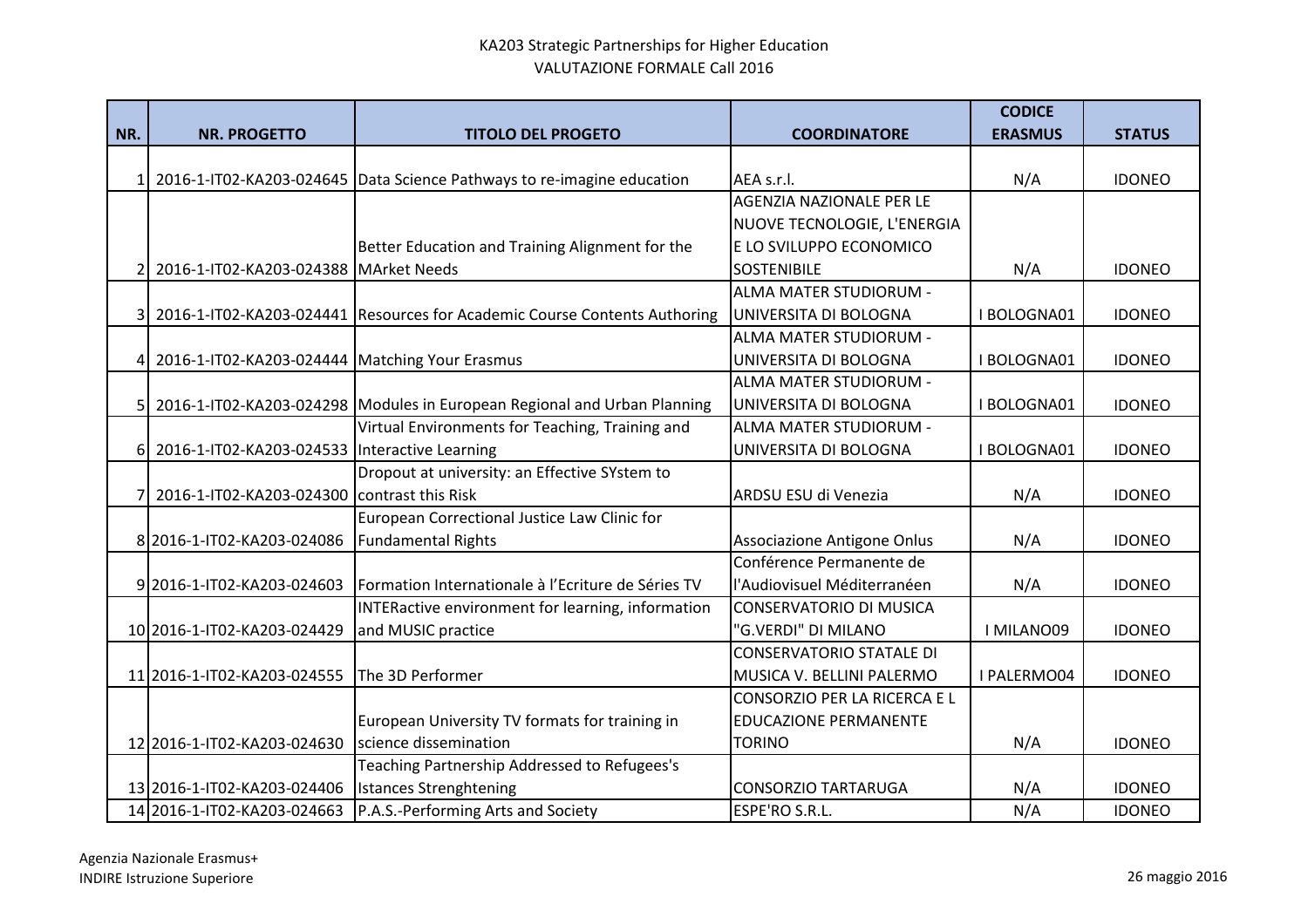|     |                             |                                                       |                                | <b>CODICE</b>  |               |
|-----|-----------------------------|-------------------------------------------------------|--------------------------------|----------------|---------------|
| NR. | <b>NR. PROGETTO</b>         | <b>TITOLO DEL PROGETO</b>                             | <b>COORDINATORE</b>            | <b>ERASMUS</b> | <b>STATUS</b> |
|     |                             | Mapping Performing Approaches to Language             |                                |                |               |
|     | 15 2016-1-IT02-KA203-024371 | Learning in Europe                                    | Europearll                     | N/A            | <b>IDONEO</b> |
|     |                             | Grafting for an Innovative Formation in the Third     |                                |                |               |
|     | 16 2016-1-IT02-KA203-024668 | Sector                                                | <b>Fondazione ADAPT</b>        | N/A            | <b>IDONEO</b> |
|     |                             | Cultural Heritage Hub: new synergies to foster        |                                |                |               |
|     |                             | professionalism and job opportunities in the Cultural |                                |                |               |
|     | 17 2016-1-IT02-KA203-024480 | <b>Heritage Sector</b>                                | Fondazione Flaminia            | N/A            | <b>IDONEO</b> |
|     |                             | Check-in Europe 2.0 - Boosting connectivity,          |                                |                |               |
|     |                             | EMployability and entrepreneurship among the          |                                |                |               |
|     | 18 2016-1-IT02-KA203-024614 | <b>ERasmus GEneration</b>                             | Fondazione garagErasmus        | N/A            | <b>IDONEO</b> |
|     |                             |                                                       |                                |                |               |
|     |                             |                                                       | Fondazione Siena Jazz -        |                |               |
|     | 19 2016-1-IT02-KA203-024449 | Jazz Educational and Innovation System                | Accademia Nazionale del Jazz   | I SIENA05      | <b>IDONEO</b> |
|     |                             |                                                       | I.T.S. Nuove Tecnologie per il |                |               |
|     |                             | neW career and INNovation opportunitiEs foR           | Made in Italy Comparto Moda -  |                |               |
|     | 20 2016-1-IT02-KA203-024398 | knowledge workerS IN Higher Education                 | Calzatura                      | I PADOVA06     | <b>IDONEO</b> |
|     |                             |                                                       | Istitituto Superiore di Studi  |                |               |
|     | 21 2016-1-IT02-KA203-024433 | <b>Erasmus + for Screens and Music</b>                | Musicali "L.Boccherini"        | I LUCCA03      | <b>IDONEO</b> |
|     |                             |                                                       | ISTITUTO NAZIONALE PER LE      |                |               |
|     |                             |                                                       | RICERCHE CARDIVASCOLARI        |                |               |
|     |                             | MediTour: The new frontier of health tourism in       | <b>CONSORZIO</b>               |                |               |
|     | 22 2016-1-IT02-KA203-024315 | Europe                                                | <b>INTERUNIVERSITARIO</b>      | N/A            | <b>IDONEO</b> |
|     |                             |                                                       |                                |                |               |
|     |                             |                                                       | <b>ISTITUTO ROMANO PER LA</b>  |                |               |
|     |                             |                                                       | FORMAZIONE IMPRENDITORIALE     |                |               |
|     | 23 2016-1-IT02-KA203-024611 | E.U.R. Enterprise, University, Research               | AZIENDA SPECIALE               | N/A            | <b>IDONEO</b> |
|     |                             | Social and Civic Competences for inclusion in         |                                |                |               |
|     |                             | Europe. A Critical Approach to Key competences        | LIBERA UNIVERSITA MARIA SS     |                |               |
|     | 24 2016-1-IT02-KA203-024269 | Evaluation                                            | <b>ASSUNTA</b>                 | I ROMA04       | <b>IDONEO</b> |
|     |                             | CReativity and Entrepreneurial Skills development in  |                                |                |               |
|     | 25 2016-1-IT02-KA203-024666 | the COntext of SMART cities                           | LINK CAMPUS UNIVERSITY         | I ROMA26       | <b>IDONEO</b> |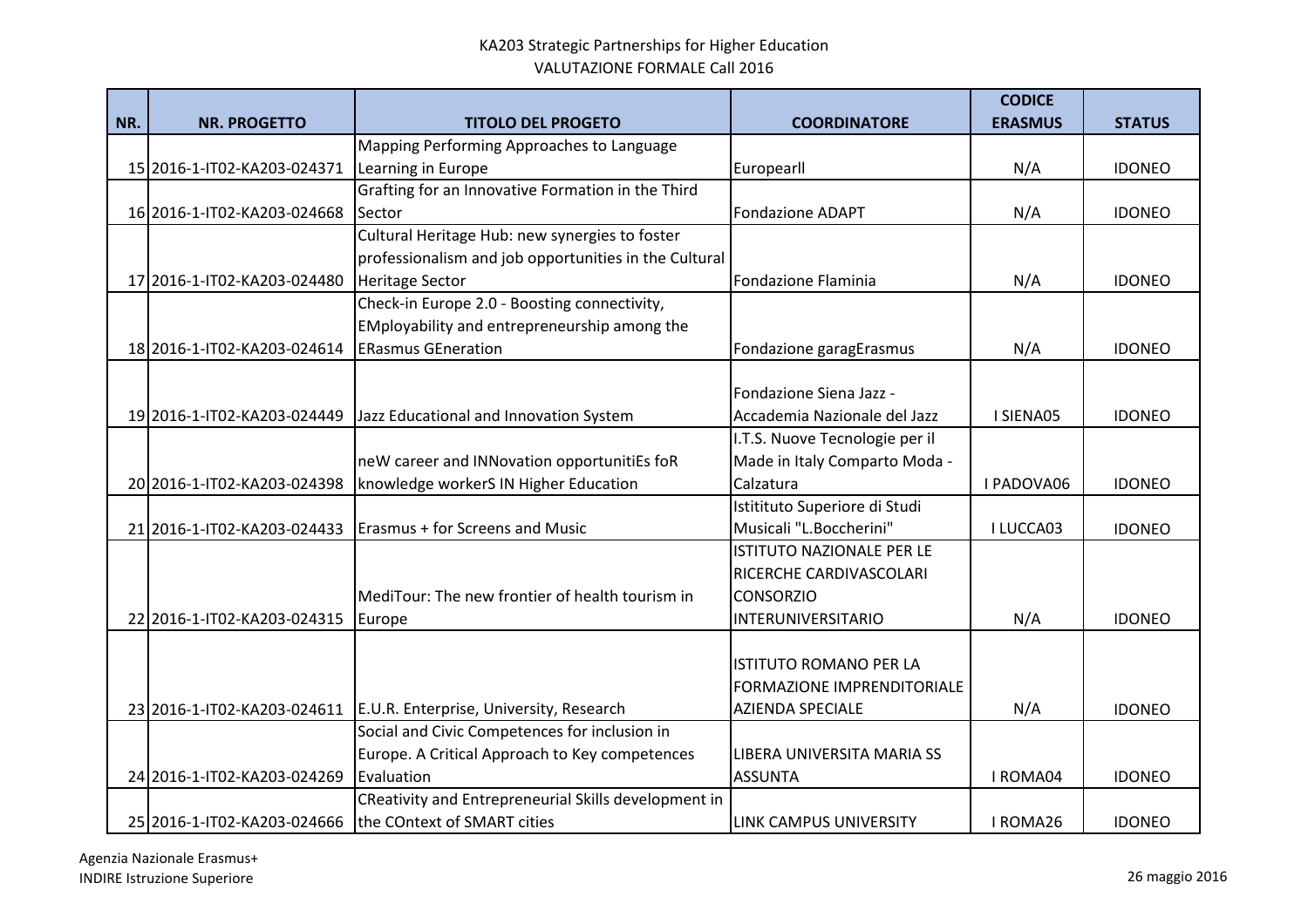|     |                             |                                                    |                                  | <b>CODICE</b>  |                   |
|-----|-----------------------------|----------------------------------------------------|----------------------------------|----------------|-------------------|
| NR. | <b>NR. PROGETTO</b>         | <b>TITOLO DEL PROGETO</b>                          | <b>COORDINATORE</b>              | <b>ERASMUS</b> | <b>STATUS</b>     |
|     |                             | BEWARE - Boosting Europe wide Welcome through      |                                  |                |                   |
|     |                             | Active and Responsible Engagement of young         |                                  |                |                   |
|     | 26 2016-1-IT02-KA203-024643 | movers                                             | Movimento Difesa del Cittadino   | N/A            | <b>IDONEO</b>     |
|     | 27 2016-1-IT02-KA203-024487 | Advanced Wound Care                                | <b>NEXTEP SRL</b>                | N/A            | <b>IDONEO</b>     |
|     |                             |                                                    |                                  |                |                   |
|     |                             |                                                    | Parco Scientifico e tecnologico  |                |                   |
|     | 28 2016-1-IT02-KA203-024613 | COACH IN LIFESTYLE SCIENCES                        | Pontino Technoscience            | N/A            | <b>IDONEO</b>     |
|     | 29 2016-1-IT02-KA203-024168 | PROCESSOTECA                                       | POLITECNICO DI BARI              | I BARIO5       | <b>IDONEO</b>     |
|     |                             |                                                    |                                  |                |                   |
|     |                             | INTERCULTURAL DIALOGUE THROUGH CULTURAL            |                                  |                |                   |
|     |                             | HERITAGE. INNOVATION IN HIGHER EDUCATION IN        |                                  |                |                   |
|     |                             | THE FIELD OF SAFEGUARD STRATEGIES, IN              |                                  |                |                   |
|     | 30 2016-1-IT02-KA203-024589 | <b>ACCORDANCE WITH MUTUAL IDENTITIES</b>           | POLITECNICO DI MILANO            | I MILANO02     | <b>IDONEO</b>     |
|     |                             | METropolitan design management Education for fast  |                                  |                |                   |
|     | 31 2016-1-IT02-KA203-024732 | growing cities                                     | POLITECNICO DI MILANO            | I MILANO02     | <b>IDONEO</b>     |
|     |                             | Hacking Education through eLearning and Open       |                                  |                |                   |
|     | 32 2016-1-IT02-KA203-024193 | Education                                          | POLITECNICO DI TORINO            | I TORINO02     | <b>IDONEO</b>     |
|     |                             | A EUROPEAN ROADMAP FOR URBAN PLANNING              |                                  |                |                   |
|     | 33 2016-1-IT02-KA203-024199 | <b>AND AGRICULTURE</b>                             | POLITECNICO DI TORINO            | I TORINO02     | <b>IDONEO</b>     |
|     |                             | Entrepreneurship in Higher Education: a Learning   |                                  |                |                   |
|     | 34 2016-1-IT02-KA203-024306 | and Guidance Model                                 | Qualitas Forum Srl               | N/A            | <b>IDONEO</b>     |
|     |                             |                                                    |                                  |                |                   |
|     | $35$ N/A                    | MOOCs in mind                                      | SAPIENZA UNIVERSITA DI ROMA      | I ROMA01       | <b>NON IDONEO</b> |
|     |                             |                                                    |                                  |                |                   |
|     |                             |                                                    | <b>SCUOLA SUPERIORE DI STUDI</b> |                |                   |
|     |                             |                                                    | UNIVERSITARI E DI                |                |                   |
|     | 36 2016-1-IT02-KA203-024316 | Simulation in Medicine ETHIcal and Legal Standards | PERFEZIONAMENTO SANT'ANNA        | I PISA03       | <b>IDONEO</b>     |
|     |                             |                                                    |                                  |                |                   |
|     |                             |                                                    | <b>SCUOLA SUPERIORE DI STUDI</b> |                |                   |
|     |                             | EnHancing InformaTion Privacy, Law, and            | UNIVERSITARI E DI                |                |                   |
|     | 37 2016-1-IT02-KA203-024580 | IntelleCtual PrOperty                              | PERFEZIONAMENTO SANT'ANNA        | I PISA03       | <b>IDONEO</b>     |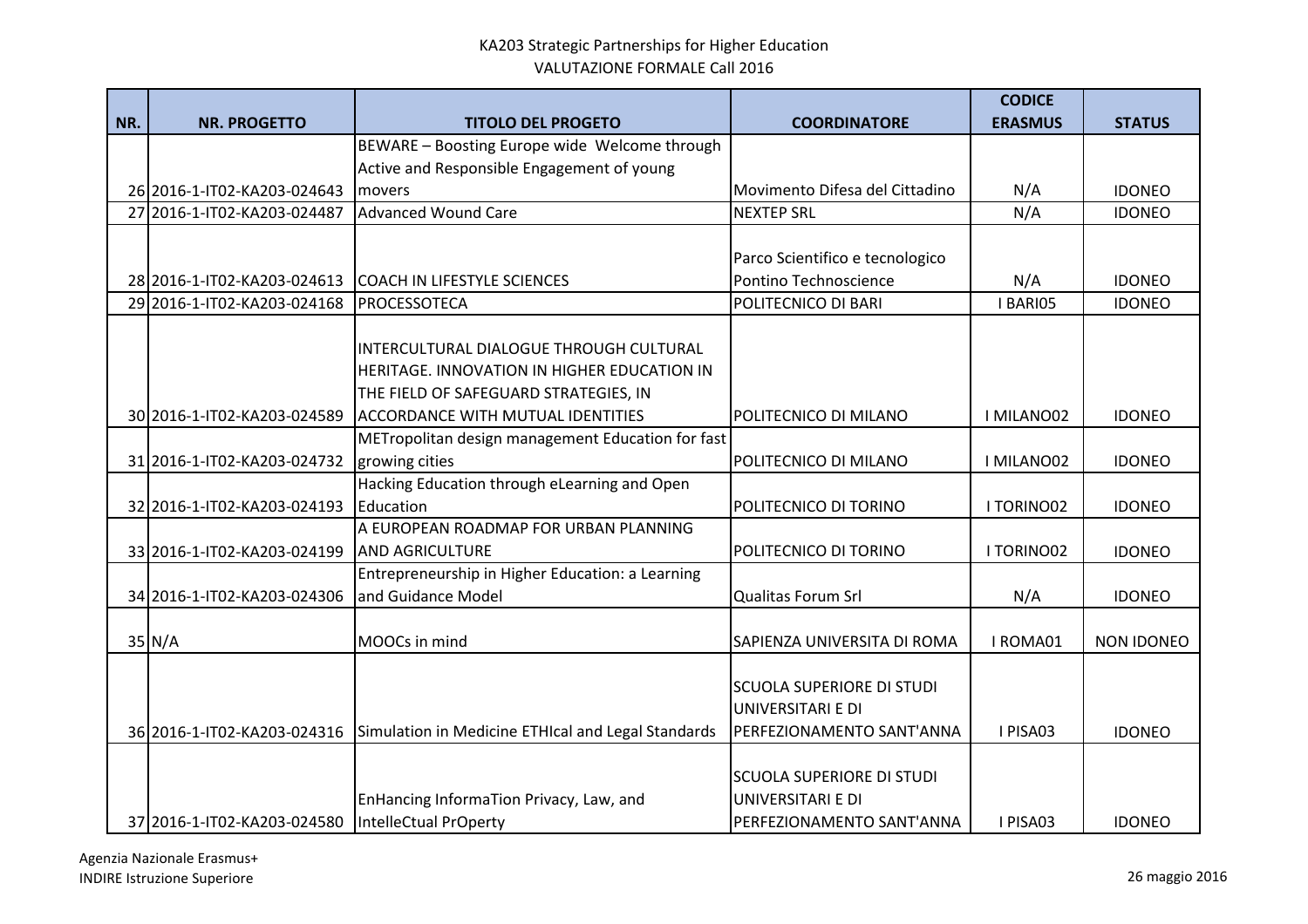|     |                                                       |                                                      |                                | <b>CODICE</b>  |               |
|-----|-------------------------------------------------------|------------------------------------------------------|--------------------------------|----------------|---------------|
| NR. | <b>NR. PROGETTO</b>                                   | <b>TITOLO DEL PROGETO</b>                            | <b>COORDINATORE</b>            | <b>ERASMUS</b> | <b>STATUS</b> |
|     |                                                       |                                                      |                                |                |               |
|     |                                                       |                                                      | UNIMED UNIONE DELLE            |                |               |
|     |                                                       |                                                      | UNIVERSITA DELMEDITTERANEO     |                |               |
|     | 38 2016-1-IT02-KA203-024430                           | <b>linHERE</b>                                       | <b>ASSOCIAZIONE</b>            | N/A            | <b>IDONEO</b> |
|     |                                                       |                                                      | UNIVERSITA CA' FOSCARI         |                |               |
|     | 39 2016-1-IT02-KA203-024588                           | Multimedia pour l'Intercompréhension En Ligne        | <b>VENEZIA</b>                 | I VENEZIA01    | <b>IDONEO</b> |
|     |                                                       |                                                      | UNIVERSITA CATTOLICA DEL       |                |               |
|     | 40 2016-1-IT02-KA203-024353                           | Learn to Teach                                       | <b>SACRO CUORE</b>             | I MILANO03     | <b>IDONEO</b> |
|     |                                                       |                                                      |                                |                |               |
|     |                                                       | The Greeks Overseas: the Greeks and their Heritage   | UNIVERSITA DEGLI STUDI DELLA   |                |               |
|     | 41 2016-1-IT02-KA203-024332                           | between Mediterranean and the Black Sea              | <b>BASILICATA</b>              | I POTENZA01    | <b>IDONEO</b> |
|     |                                                       |                                                      | UNIVERSITA DEGLI STUDI         |                |               |
|     | 42 2016-1-IT02-KA203-024646                           | Applied and Interdisciplinary Mathematics            | <b>DELL'AQUILA</b>             | I L-AQUIL01    | <b>IDONEO</b> |
|     |                                                       |                                                      | UNIVERSITA DEGLI STUDI DI BARI |                |               |
|     | 43 2016-1-IT02-KA203-024318                           | Renal Molecular Pathologist network                  | <b>ALDO MORO</b>               | I BARIO1       | <b>IDONEO</b> |
|     |                                                       | Making: An International Project on Global Practice  | UNIVERSITA DEGLI STUDI DI      |                |               |
|     |                                                       | in Engineering and Architecture along the lines of   | <b>CASSINO E DEL LAZIO</b>     |                |               |
|     | 44 2016-1-IT02-KA203-024498                           | Pier Luigi Nervi                                     | <b>MERIDIONALE</b>             | I CASSINO01    | <b>IDONEO</b> |
|     |                                                       | Integrating People through Academic-Industry-        |                                |                |               |
|     |                                                       | Research Cohesive and Innovative Education in        | UNIVERSITA DEGLI STUDI DI      |                |               |
|     | 45 2016-1-IT02-KA203-024642                           | Engineering                                          | <b>CATANIA</b>                 | I CATANIA01    | <b>IDONEO</b> |
|     |                                                       |                                                      |                                |                |               |
|     |                                                       | Emergencing nursing : sharing educational practices, |                                |                |               |
|     |                                                       | increasing reciprocal understanding, and enhancing   | UNIVERSITA DEGLI STUDI DI      |                |               |
|     | 46 2016-1-IT02-KA203-024534                           | nursing students cultural and clinical competence    | <b>FOGGIA</b>                  | I FOGGIA03     | <b>IDONEO</b> |
|     |                                                       | MULTIdisciplinary education for a systemic approach  | UNIVERSITA DEGLI STUDI DI      |                |               |
|     | 47 2016-1-IT02-KA203-024313                           | to BIOeconomy                                        | <b>FOGGIA</b>                  | I FOGGIA03     | <b>IDONEO</b> |
|     |                                                       | Professioni educative e inclusione. L'operatore      |                                |                |               |
|     |                                                       | pedagogico europeo per l'integrazione socio-         | UNIVERSITA DEGLI STUDI DI      |                |               |
|     | 48 2016-1-IT02-KA203-024274 culturale degli immigrati |                                                      | <b>FOGGIA</b>                  | I FOGGIA03     | <b>IDONEO</b> |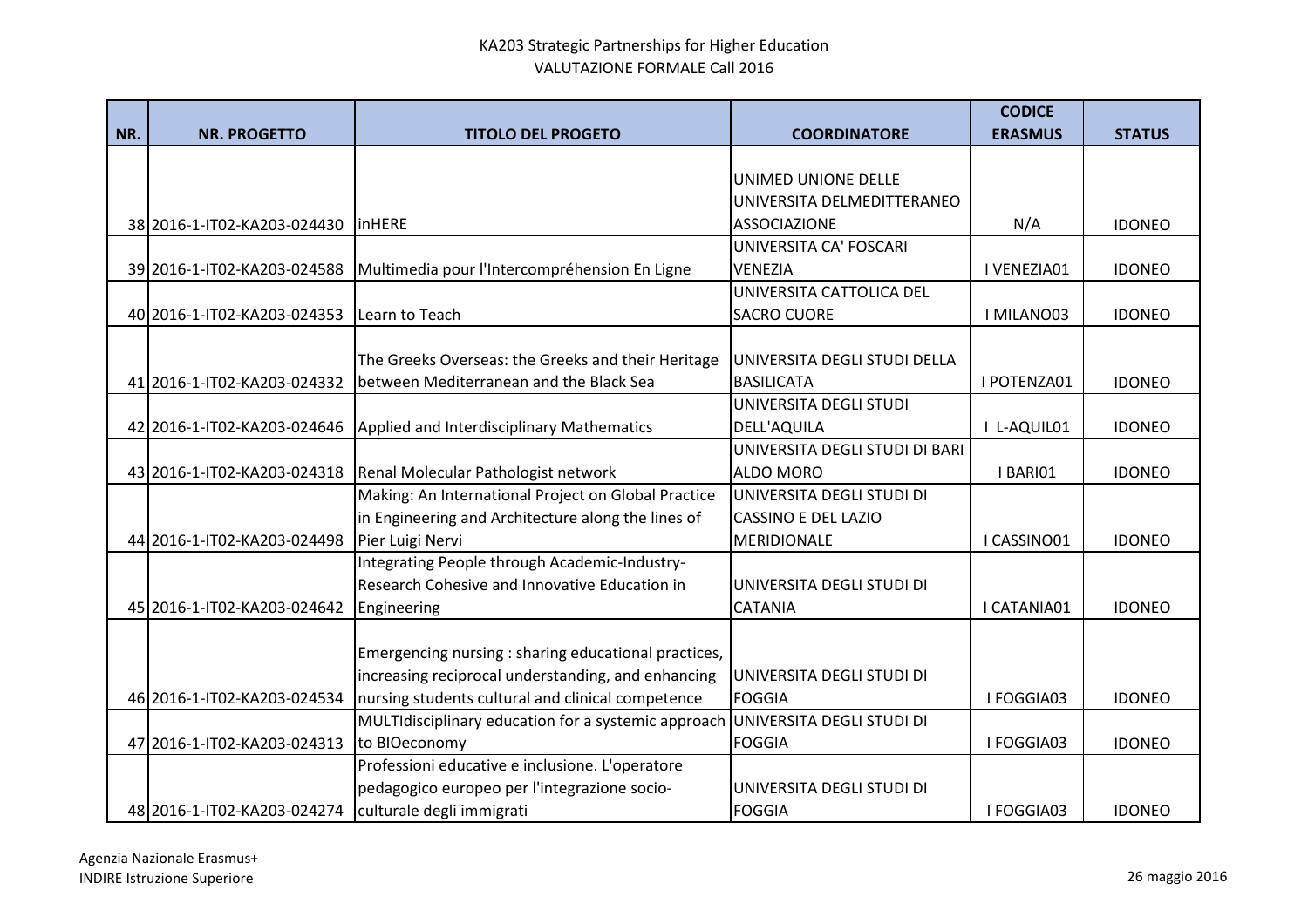|     |                             |                                                    |                            | <b>CODICE</b>  |               |
|-----|-----------------------------|----------------------------------------------------|----------------------------|----------------|---------------|
| NR. | <b>NR. PROGETTO</b>         | <b>TITOLO DEL PROGETO</b>                          | <b>COORDINATORE</b>        | <b>ERASMUS</b> | <b>STATUS</b> |
|     |                             |                                                    | UNIVERSITA DEGLI STUDI DI  |                |               |
|     | 49 2016-1-IT02-KA203-024185 | Transmediar Cooperativamente                       | <b>GENOVA</b>              | I GENOVA01     | <b>IDONEO</b> |
|     |                             | European Multimodal and Digital Education for      | UNIVERSITA DEGLI STUDI DI  |                |               |
|     | 50 2016-1-IT02-KA203-024087 | Language Learning                                  | <b>MESSINA</b>             | I MESSINA01    | <b>IDONEO</b> |
|     |                             |                                                    | UNIVERSITA' DEGLI STUDI DI |                |               |
|     | 51 2016-1-IT02-KA203-024129 | Yout(th) fill the gap                              | MILANO-BICOCCA             | I MILANO16     | <b>IDONEO</b> |
|     |                             | SHARED VISION IN DIFFERENCES IN CARE THROUGH       | UNIVERSITA' DEGLI STUDI DI |                |               |
|     | 52 2016-1-IT02-KA203-024437 | <b>MIDWIFERY EDUCATION</b>                         | MILANO-BICOCCA             | I MILANO16     | <b>IDONEO</b> |
|     |                             |                                                    |                            |                |               |
|     |                             | Bringing the 3-D world inside: a new approach to   | UNIVERSITA' DEGLI STUDI DI |                |               |
|     | 53 2016-1-IT02-KA203-024101 | teaching, learning and communicating science       | MILANO-BICOCCA             | I MILANO16     | <b>IDONEO</b> |
|     |                             | Active logistics e-tool based on market needs (E-  | UNIVERSITA DEGLI STUDI DI  |                |               |
|     | 54 2016-1-IT02-KA203-024418 | LOG!)                                              | MODENA E REGGIO EMILIA     | I MODENA01     | <b>IDONEO</b> |
|     |                             | OUT-Outdoor education University Teaching to       |                            |                |               |
|     |                             | develop key competencies in earlychildhood         |                            |                |               |
|     |                             | education and qualify adults to new employment     | UNIVERSITA DEGLI STUDI DI  |                |               |
|     | 55 2016-1-IT02-KA203-024644 | opportunities.                                     | MODENA E REGGIO EMILIA     | I MODENA01     | <b>IDONEO</b> |
|     |                             | Participative Environmental Education - Rethinking | UNIVERSITA DEGLI STUDI DI  |                |               |
|     | 56 2016-1-IT02-KA203-024385 | Science                                            | NAPOLI FEDERICO II.        | I NAPOLI01     | <b>IDONEO</b> |
|     |                             | Innovative Narrative Counselling through           |                            |                |               |
|     |                             | Reflectivity, Enhancing Agency for Students'       | UNIVERSITA DEGLI STUDI DI  |                |               |
|     | 57 2016-1-IT02-KA203-024102 | Experience                                         | <b>NAPOLI FEDERICO II.</b> | I NAPOLI01     | <b>IDONEO</b> |
|     |                             |                                                    | UNIVERSITA DEGLI STUDI DI  |                |               |
|     | 58 2016-1-IT02-KA203-024195 | <b>Virtual Tours for Business Culture</b>          | PADOVA                     | I PADOVA01     | <b>IDONEO</b> |
|     |                             |                                                    | UNIVERSITA DEGLI STUDI DI  |                |               |
|     | 59 2016-1-IT02-KA203-024556 | <b>ECADOC2-Marginalised Groups Initiative</b>      | <b>PADOVA</b>              | I PADOVA01     | <b>IDONEO</b> |
|     |                             |                                                    | UNIVERSITA DEGLI STUDI DI  |                |               |
|     | 60 2016-1-IT02-KA203-024407 | <b>Culture and Communication of Taste</b>          | PALERMO                    | I PALERMO01    | <b>IDONEO</b> |
|     |                             |                                                    | UNIVERSITA DEGLI STUDI DI  |                |               |
|     | 61 2016-1-IT02-KA203-024393 | Soil Resources Management and Conservation         | PALERMO                    | I PALERMO01    | <b>IDONEO</b> |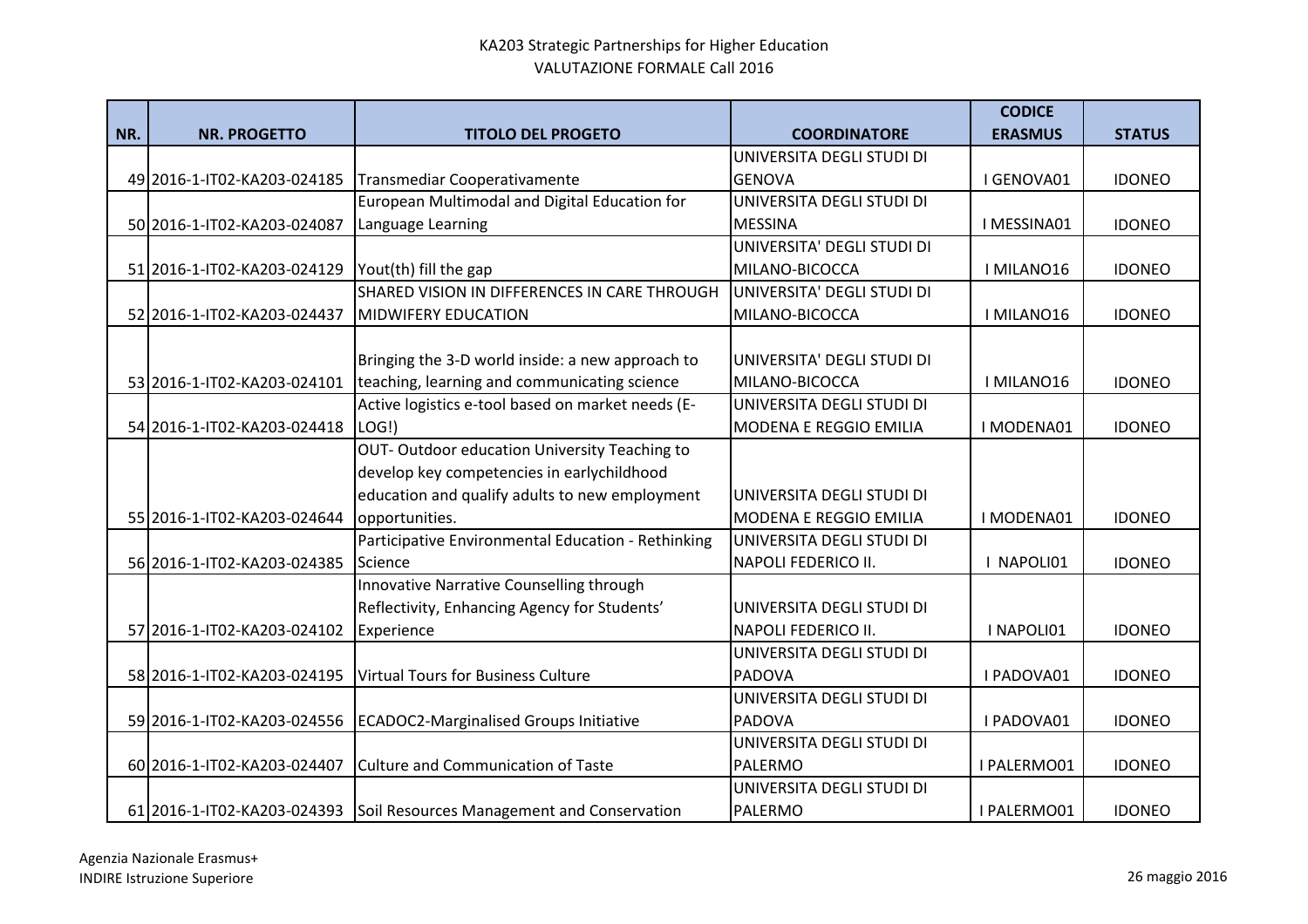|     |                             |                                                         |                                       | <b>CODICE</b>  |                   |
|-----|-----------------------------|---------------------------------------------------------|---------------------------------------|----------------|-------------------|
| NR. | <b>NR. PROGETTO</b>         | <b>TITOLO DEL PROGETO</b>                               | <b>COORDINATORE</b>                   | <b>ERASMUS</b> | <b>STATUS</b>     |
|     |                             |                                                         |                                       |                |                   |
|     |                             | Training and Assessment tool for Tutoring skills        | UNIVERSITA DEGLI STUDI DI             |                |                   |
|     | 62 2016-1-IT02-KA203-024473 | development in the file ofEmergency Medicine            | <b>PAVIA</b>                          | I PAVIA01      | <b>IDONEO</b>     |
|     |                             |                                                         | UNIVERSITA DEGLI STUDI DI             |                |                   |
|     | 63 2016-1-IT02-KA203-024509 | <b>CircusFIT Competence</b>                             | PERUGIA                               | I PERUGIA01    | <b>IDONEO</b>     |
|     |                             | INTERACTIVE MIND-SETS & SKILLS FOR                      |                                       |                |                   |
|     |                             | EMPLOYABILITY, ENTREPRENEURSHIP AND                     |                                       |                |                   |
|     |                             | INNOVATION ACROSS DIFFERENT DISCIPLINES AND             | UNIVERSITA DEGLI STUDI DI             |                |                   |
|     | 64 2016-1-IT02-KA203-024737 | <b>BOUNDARIES</b>                                       | <b>ROMA TORVERGATA</b>                | I ROMA02       | <b>IDONEO</b>     |
|     |                             | Culture and Environment for Sustainable Innovation      | UNIVERSITA DEGLI STUDI DI             |                |                   |
|     | 65 2016-1-IT02-KA203-024204 | in Rural Areas                                          | <b>SALERNO</b>                        | I SALERNO01    | <b>IDONEO</b>     |
|     |                             |                                                         | UNIVERSITA' DEGLI STUDI DI            |                |                   |
|     | 66 2016-1-IT02-KA203-024723 | ErasmuStreaming, pre-Erasmus experience                 | <b>SIENA</b>                          | I SIENA01      | <b>IDONEO</b>     |
|     |                             | IARA Education: emotion, learning, and intercultural    | UNIVERSITA DEGLI STUDI DI             |                |                   |
|     | 67 2016-1-IT02-KA203-024738 | awareness                                               | <b>TORINO</b>                         | I TORINO01     | <b>NON IDONEO</b> |
|     |                             | Audio Description: A Laboratory for the                 | UNIVERSITA DEGLI STUDI DI             |                |                   |
|     | 68 2016-1-IT02-KA203-024311 | Development of a new Professional Profile               | <b>TRIESTE</b>                        | I TRIESTE01    | <b>IDONEO</b>     |
|     |                             | Collaborative Higher Education multiLingual             | UNIVERSITA DEGLI STUDI DI             |                |                   |
|     | 69 2016-1-IT02-KA203-024372 | resource Platform                                       | <b>TRIESTE</b>                        | I TRIESTE01    | <b>IDONEO</b>     |
|     |                             |                                                         | UNIVERSITA DEGLI STUDI                |                |                   |
|     |                             | Archaeology +Technologies for the monitoring of         | <b>GABRIELE D'ANNUNZIO DI CHIETI-</b> |                |                   |
|     | 70 2016-1-IT02-KA203-024662 | sites at risk                                           | <b>PESCARA</b>                        | I CHIETI01     | <b>IDONEO</b>     |
|     |                             | Critical thinking assessment through short ESSay        | UNIVERSITA DEGLI STUDI ROMA           |                |                   |
|     | 71 2016-1-IT02-KA203-024117 | writing in OpEN learning ContExt                        | <b>TRE</b>                            | I ROMA16       | <b>IDONEO</b>     |
|     |                             | Social and Educational Tourism: Focusing on             |                                       |                |                   |
|     |                             | Apprenticeship in Creative Tourism Scenarios (a         |                                       |                |                   |
|     |                             | Network for Facilitating approaches for                 |                                       |                |                   |
|     |                             | Apprenticeship in social, educational and creative      | UNIVERSITA DEGLI STUDI ROMA           |                |                   |
|     | 72 2016-1-IT02-KA203-024494 | tourisms                                                | <b>TRE</b>                            | I ROMA16       | <b>IDONEO</b>     |
|     |                             | Diversità sociali, economiche, linguistiche, culturali. |                                       |                |                   |
|     | 73 2016-1-IT02-KA203-024379 | Dal limite alle risorse.                                | UNIVERSITA DEL SALENTO                | I LECCE01      | <b>IDONEO</b>     |